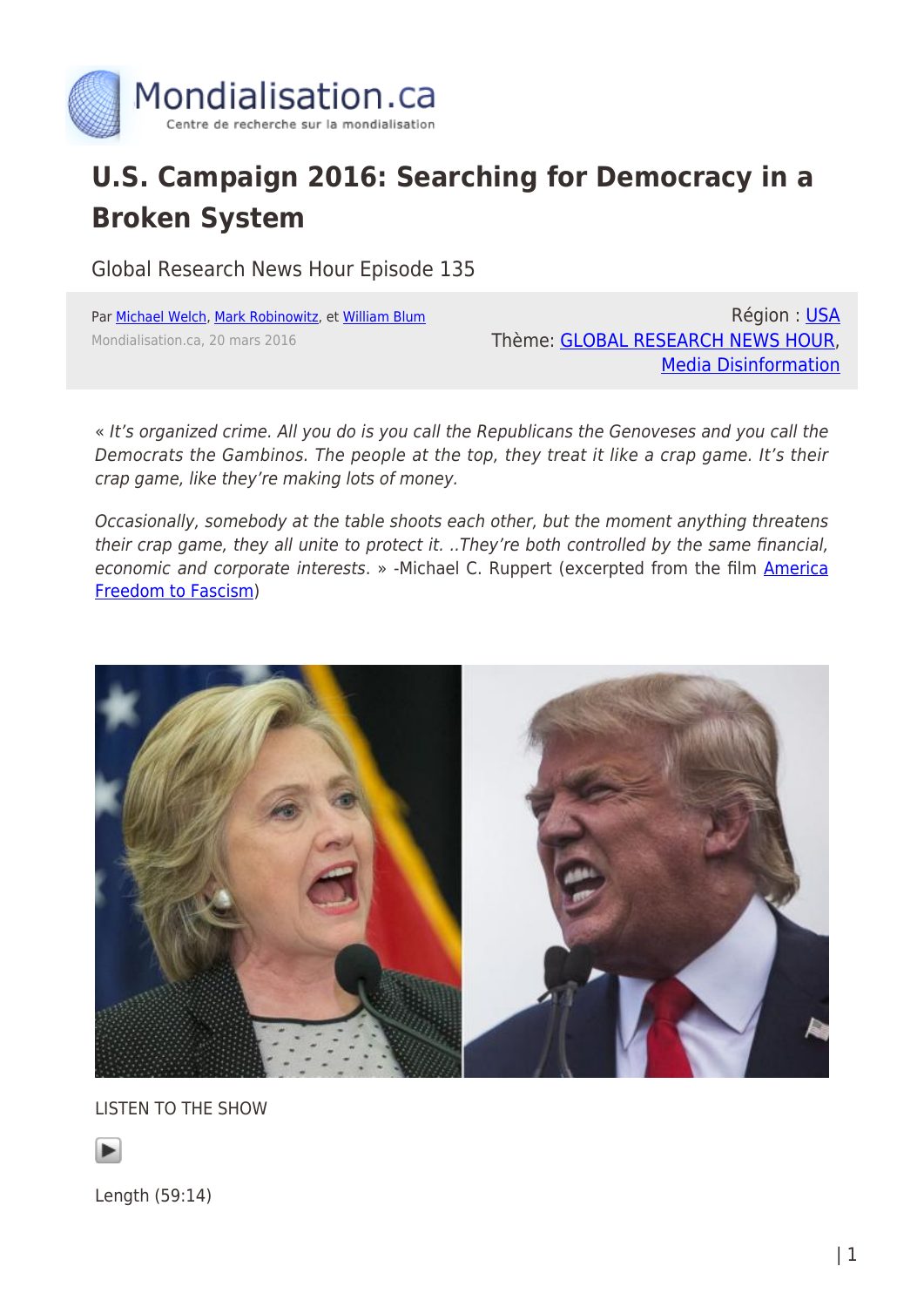## [Click to Download audio \(MP3 Format\)](http://radio4all.net/responder.php/download/85727/94449/106376/?url=http://www.radio4all.net/files/scottprice666@hotmail.com/4319-1-GRNH_Mar18_2016_episode_135_session_mixdown.mp3)

Politics has been called a rigged game, with elites using money and organizational resources to pull the puppet strings of most candidates for high office. However, the entrance into the race for US president of candidates Bernie Sanders and Donald Trump who both reject funding from Wall Street threatens to challenge that truism.

This week's Global Research News Hour attempts to cut through the propaganda and jargon and assess what real options are out there for making substantive and humane political change.

William Blum is a long-time critic of US foreign policy. He has authored five books including his most recent, [America's Deadliest Export: Democracy](http://williamblum.org/books/americas-deadliest-export) - The Truth About US Foreign Policy and Everything Else. He also publishes the "Anti-Empire Report" on his site [www dot](http://www.williamblum.org/) [williamblum dot org.](http://www.williamblum.org/) In this interview, Blum outlines his reservations about Hillary Clinton and Bernie Sanders, the problematic media coverage of the campaign, and the astonishing view that Trump may actually be the less objectionable in certain respects than both Sanders and Clinton.

Mark Robinowitz is publisher of [oilempire dot us,](http://oilempire.us) a political map to connect the dots. He has been a writer, political activist, ecological campaigner and permaculture practitioner for over three decades. He is also author of the forthcoming Peak Choice: cooperation or collapse, an uncensored guide to Earth, energy and money. In this interview, Robinowitz equates the choice between the Democrats and the Republicans to one between death by lethal injection and death by the electric chair. He outlines the mechanisms employed to stop any threat to the establishment from ever becoming elected president. He also explains how the energy and economic decline is becoming reflected in the politics of the Trump campaign.

LISTEN TO THE SHOW

 $\blacktriangleright$ 

Length (59:14)

[Click to Download audio \(MP3 Format\)](http://radio4all.net/responder.php/download/85727/94449/106376/?url=http://www.radio4all.net/files/scottprice666@hotmail.com/4319-1-GRNH_Mar18_2016_episode_135_session_mixdown.mp3)

The [Global Research News Hour](http://www.globalresearch.ca/theme/global-research-news-hour) airs every Friday at 1pm CT on [CKUW 95.9FM](http://ckuw.ca/) in Winnipeg. The programme is also podcast at [globalresearch.ca](http://globalresearch.ca/) .

The show can be heard on the Progressive Radio Network at [prn.fm](http://prn.fm/). Listen in every Monday at 3pm ET.

Community Radio Stations carrying the Global Research News Hour:

CHLY 101.7fm in Nanaimo, B.C – Thursdays at 1pm PT

Boston College Radio [WZBC 90.3FM NEWTONS](http://wzbc.org/#schedule) during the Truth and Justice Radio Programming slot -Sundays at 7am ET.

[Port Perry Radio i](http://portperryradio.com/)n Port Perry, Ontario -1 Thursdays at 1pm ET